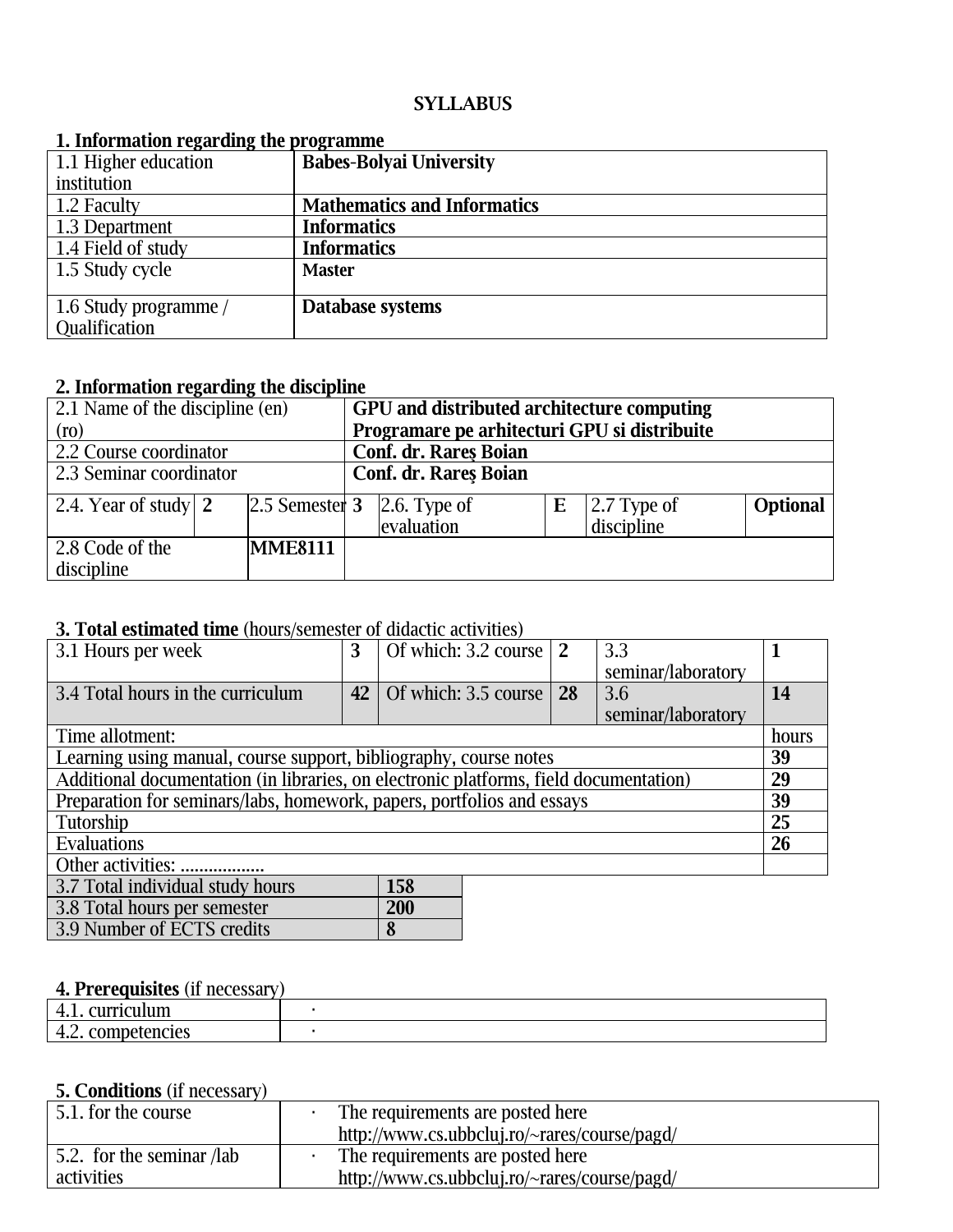## **6. Specific competencies acquired**

|                                     | · Define notions, concepts, theories and models of distributed and GPU architecture<br>computing.                                                                                   |
|-------------------------------------|-------------------------------------------------------------------------------------------------------------------------------------------------------------------------------------|
| <b>Professional</b><br>competencies | • Critical analysis and use of the principles, methods and techniques work for quantitative<br>and qualitative evaluation of the processes within distributed and GPU architectures |
|                                     | $\cdot$ Apply basic concepts and theories in the field of distributed systems, programming<br>methods and GPU architectures to professional project development                     |
| <b>Transversal</b><br>competencies  | · Execution of the tasks required under specified requirements and the deadlines imposed,<br>with the rules of professional ethics and moral conduct                                |
|                                     | · Information and permanent documentation in its field                                                                                                                              |
|                                     | · Seeking to improve business results by engaging in professional activities                                                                                                        |
|                                     |                                                                                                                                                                                     |

# **7. Objectives of the discipline** (outcome of the acquired competencies)

| 7.1 General objective of the  | Introducing the students to general purpose GPU programming. The<br>$\blacksquare$ |
|-------------------------------|------------------------------------------------------------------------------------|
| discipline                    | students should learn the following concepts: parallel architectures,              |
|                               | GPU architecture, memory organization, parallelizable algorithms.                  |
|                               | The students should also learn to use GPU programming APIs and                     |
|                               | apply them practically in projects                                                 |
|                               | Learning advanced concepts on GPU and distributed architecture                     |
|                               | computing                                                                          |
|                               | Distributed architectures<br>$\blacksquare$                                        |
| 7.2 Specific objective of the | <b>GPU</b>                                                                         |
| discipline                    | $\circ$ GPU architecture                                                           |
|                               | Memory organization                                                                |
|                               | Work scheduling                                                                    |
|                               | <b>NVIDIA CUDA</b>                                                                 |
|                               | <b>OpenCL</b><br>$\circ$                                                           |
|                               | Parallelizable algorithms<br>$\circ$                                               |
|                               | Distributed programming paradigms                                                  |

### **8. Content**

| 8.1 Course                                           | <b>Teaching methods</b> | <b>Remarks</b> |
|------------------------------------------------------|-------------------------|----------------|
| Weeks $1 - 3$                                        | <b>Exposition:</b>      |                |
| Optimizing matrix multiplication<br>٠                | presentation            |                |
| Flynn taxonomy; Examples and<br>$\blacksquare$       | explanation, practical  |                |
| applications; GPU hardware architecture              | examples,               |                |
| <b>Introduction to NVIDIA CUDA</b><br>$\blacksquare$ | demonstrations and      |                |
| Introduction to OpenCL<br>$\blacksquare$             | case studies.           |                |
| Weeks $4 - 5$                                        | <b>Exposition:</b>      |                |
| <b>Applications: Fractals</b><br>$\blacksquare$      | presentation            |                |
| <b>Applications: Ray tracing</b><br>$\blacksquare$   | explanation, practical  |                |
|                                                      | examples,               |                |
|                                                      | demonstrations and      |                |
|                                                      | case studies.           |                |
| <b>Weeks 6 - 8</b>                                   | <b>Exposition:</b>      |                |
|                                                      |                         |                |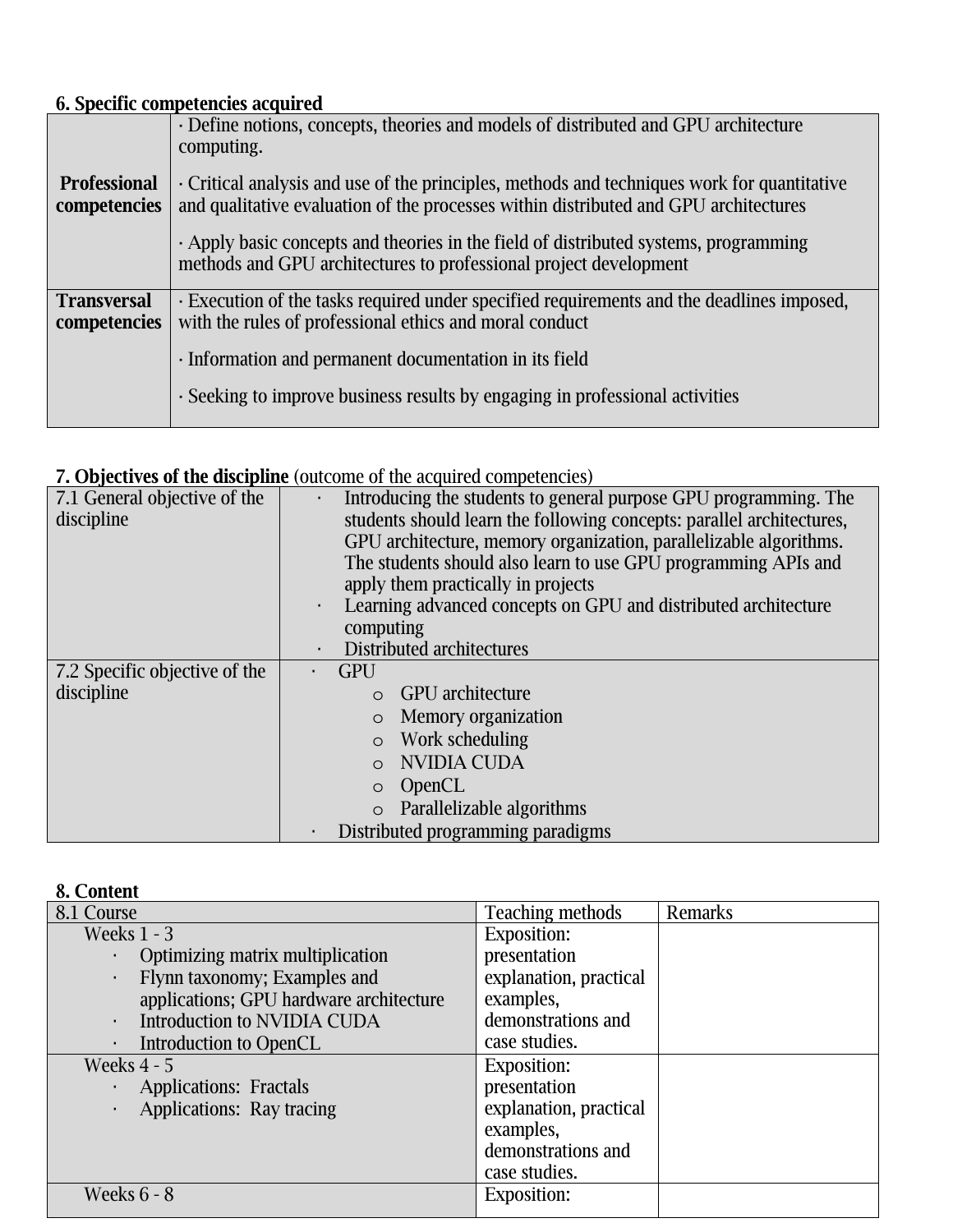| GPU memory organization                                                                                                      | presentation                    |                |  |  |  |  |
|------------------------------------------------------------------------------------------------------------------------------|---------------------------------|----------------|--|--|--|--|
| GPU work scheduling: blocks, threads,                                                                                        | explanation, practical          |                |  |  |  |  |
| atomicoperations, synchronization                                                                                            | examples,                       |                |  |  |  |  |
| <b>Measuring performance</b>                                                                                                 | demonstrations and              |                |  |  |  |  |
|                                                                                                                              | case studies.                   |                |  |  |  |  |
| Weeks 9 - 10 Distributed programming paradigms                                                                               | <b>Exposition:</b>              |                |  |  |  |  |
| Message passing, Client server, P2P, Message                                                                                 | presentation                    |                |  |  |  |  |
| System, RPC/RMI/CORBA                                                                                                        | explanation, practical          |                |  |  |  |  |
|                                                                                                                              | examples,<br>demonstrations and |                |  |  |  |  |
|                                                                                                                              | case studies.                   |                |  |  |  |  |
| Weeks 11 - 12 Distributed programming                                                                                        | <b>Exposition:</b>              |                |  |  |  |  |
| paradigms                                                                                                                    | presentation                    |                |  |  |  |  |
| Publish subscriber, Object Spaces                                                                                            | explanation, practical          |                |  |  |  |  |
|                                                                                                                              | examples,                       |                |  |  |  |  |
|                                                                                                                              | demonstrations and              |                |  |  |  |  |
|                                                                                                                              | case studies.                   |                |  |  |  |  |
| Weeks 13 - 14 Distributed programming                                                                                        | <b>Exposition:</b>              |                |  |  |  |  |
| paradigms                                                                                                                    | presentation                    |                |  |  |  |  |
| Mobile agents, Colaborative Applications                                                                                     | explanation, practical          |                |  |  |  |  |
|                                                                                                                              | examples,                       |                |  |  |  |  |
|                                                                                                                              | demonstrations and              |                |  |  |  |  |
|                                                                                                                              | case studies.                   |                |  |  |  |  |
| <b>Bibliography</b>                                                                                                          |                                 |                |  |  |  |  |
| 1. Ananth Grama, George Karypis, Vipin Kumar, Anshul Gupta, Introduction to Parallel Computing,                              |                                 |                |  |  |  |  |
| Addison-Wesley; 2 edition (January 26, 2003)                                                                                 |                                 |                |  |  |  |  |
| 2. Jason Sanders, Edward Kandrot, CUDA by Example: An Introduction to General-Purpose GPU                                    |                                 |                |  |  |  |  |
| Programming, Addison-Wesley Professional; 1 edition (July 29, 2010)                                                          |                                 |                |  |  |  |  |
| 3. Nicholas Wilt, The CUDA Handbook: A Comprehensive Guide to GPU Programming, Addison-                                      |                                 |                |  |  |  |  |
| Wesley Professional; 1 edition (June 11, 2013)                                                                               |                                 |                |  |  |  |  |
| 4. Aaftab Munshi, Benedict Gaster, Timothy G. Mattson, James Fung, Dan Ginsburg, OpenCL                                      |                                 |                |  |  |  |  |
| Programming Guide, Addison-Wesley Professional; 1 edition (July 23, 2011)                                                    |                                 |                |  |  |  |  |
| 5. Matthew Scarpino, OpenCL in Action: How to Accelerate Graphics and Computations, Manning                                  |                                 |                |  |  |  |  |
| Publications (November 17, 2011)                                                                                             |                                 |                |  |  |  |  |
| 6. Russ Miller, Laurence Boxer, Algorithms Sequential & Parallel: A Unified Approach, Cengage                                |                                 |                |  |  |  |  |
| Learning; 3 edition (December 20, 2012)                                                                                      |                                 |                |  |  |  |  |
| 7. BACON J. Concurrent Systems: Operating Systems, Database and Distributed Systems - an                                     |                                 |                |  |  |  |  |
| integrated approach. Addison-Wesley, 1998                                                                                    |                                 |                |  |  |  |  |
| 8. BOIAN F.M. Programare distribuita în Internet; metode si aplicatii. Ed. Albastra, grupul                                  |                                 |                |  |  |  |  |
| Microinformatica, Cluj, 1997                                                                                                 |                                 |                |  |  |  |  |
| 9. BOIAN F.M. FERDEAN C.M., BOIAN R.F., DRAGOS R.C. Programare concurenta pe platforme                                       |                                 |                |  |  |  |  |
| Unix, Windows, Java. Ed. Albastra, grupul Microinformatica, Cluj, 2002                                                       |                                 |                |  |  |  |  |
| 10. Gerassimos Barlas, Multicore and GPU Programming: An Integrated Approach, Morgan Kaufmann; 1                             |                                 |                |  |  |  |  |
| edition (December 1, 2014)<br>11. Raphael Couturier, Designing Scientific Applications on GPUs (Chapman & Hall/CRC Numerical |                                 |                |  |  |  |  |
| Analysis and Scientific Computing Series), Chapman and Hall/CRC (November 21, 2013)                                          |                                 |                |  |  |  |  |
| 8.2 Seminar / laboratory                                                                                                     | <b>Teaching methods</b>         | <b>Remarks</b> |  |  |  |  |
| 1. CUDA programming examples                                                                                                 | Explanation,                    |                |  |  |  |  |
|                                                                                                                              | examples, case                  |                |  |  |  |  |
|                                                                                                                              | studies, dialog                 |                |  |  |  |  |
| 2. OpenCL programming examples                                                                                               | Explanation,                    |                |  |  |  |  |
|                                                                                                                              | examples, case                  |                |  |  |  |  |
|                                                                                                                              |                                 |                |  |  |  |  |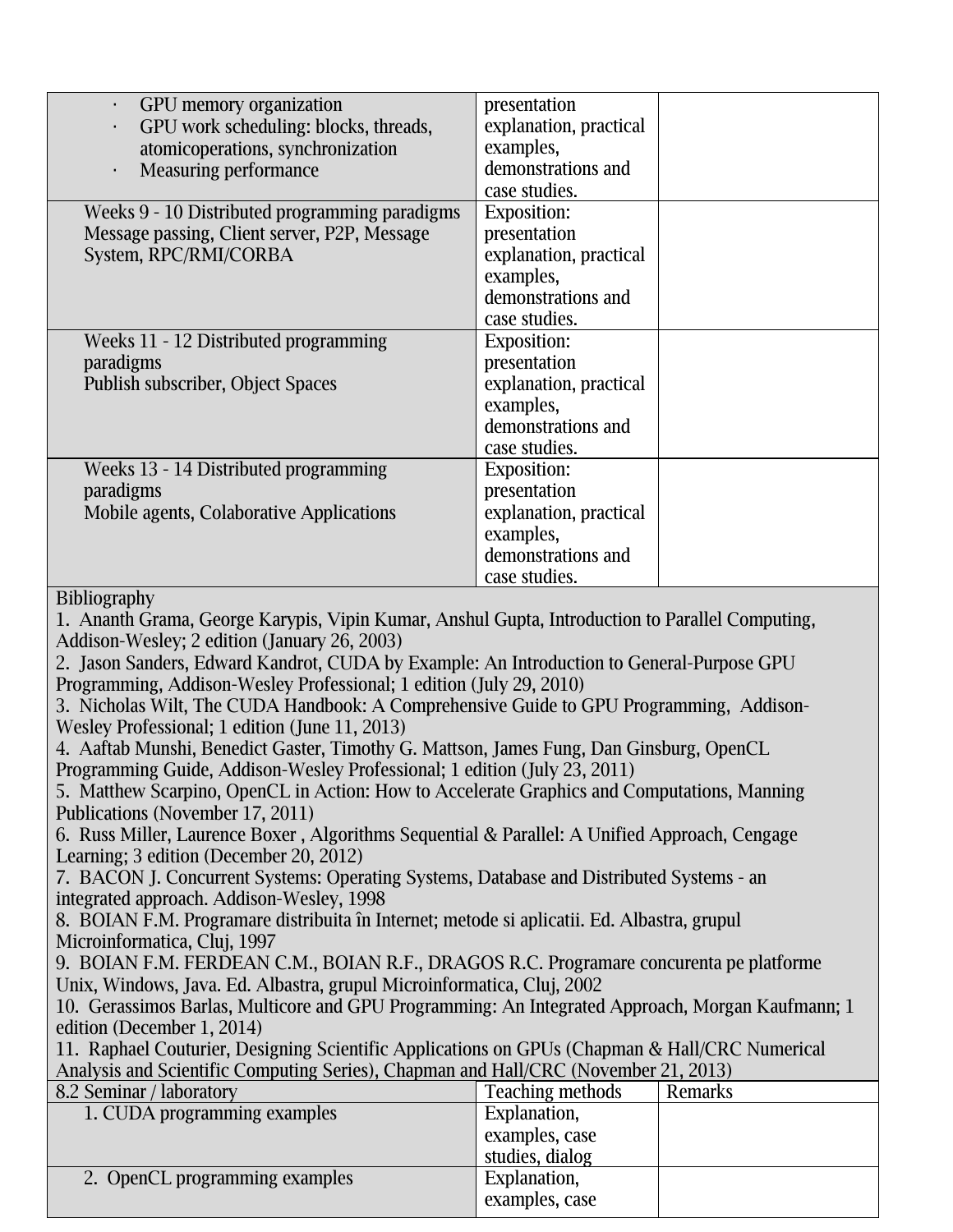|                               | studies, dialog |
|-------------------------------|-----------------|
| 3. GPU Fractals               | Explanation,    |
|                               | examples, case  |
|                               | studies, dialog |
| 4. GPU Ray tracing            | Explanation,    |
|                               | examples, case  |
|                               | studies, dialog |
| 5. Distributed system project | Explanation,    |
|                               | examples, case  |
|                               | studies, dialog |
| 6. Distributed system project | Explanation,    |
|                               | examples, case  |
|                               | studies, dialog |
| 7. Project grading            | Explanation,    |
|                               | examples, case  |
|                               | studies, dialog |

**Bibliography** 

1. Ananth Grama, George Karypis, Vipin Kumar, Anshul Gupta, Introduction to Parallel Computing, Addison-Wesley; 2 edition (January 26, 2003)

2. Jason Sanders, Edward Kandrot, CUDA by Example: An Introduction to General-Purpose GPU Programming, Addison-Wesley Professional; 1 edition (July 29, 2010)

3. Nicholas Wilt, The CUDA Handbook: A Comprehensive Guide to GPU Programming, Addison-Wesley Professional; 1 edition (June 11, 2013)

4. Aaftab Munshi, Benedict Gaster, Timothy G. Mattson, James Fung, Dan Ginsburg, OpenCL Programming Guide, Addison-Wesley Professional; 1 edition (July 23, 2011)

5. Matthew Scarpino, OpenCL in Action: How to Accelerate Graphics and Computations, Manning Publications (November 17, 2011)

6. Russ Miller, Laurence Boxer , Algorithms Sequential & Parallel: A Unified Approach, Cengage Learning; 3 edition (December 20, 2012)

7. BACON J. Concurrent Systems: Operating Systems, Database and Distributed Systems - an integrated approach. Addison-Wesley, 1998

8. BOIAN F.M. Programare distribuita în Internet; metode si aplicatii. Ed. Albastra, grupul Microinformatica, Cluj, 1997

#### **9. Corroborating the content of the discipline with the expectations of the epistemic community, professional associations and representative employers within the field of the program**

- Learning the theoretical and methodological concepts and the practical aspects included in the course, students acquire the knowledge required by the Grid on - RNCIS for the partial competences
- The course follows the IEEE and ACM Curricula Recommendations for Computer Science studies.
- The course exists in the curricula of similar departments in Romania

# **10. Evaluation**

| Type of activity | 10.1 Evaluation criteria                                                             | 10.2 Evaluation methods | 10.3 Share in the<br>grade $(\%)$ |
|------------------|--------------------------------------------------------------------------------------|-------------------------|-----------------------------------|
| 10.4 Course      | Understand and be able to<br>use the concepts and<br>methods taught by the<br>course | Written exam            | 40%                               |